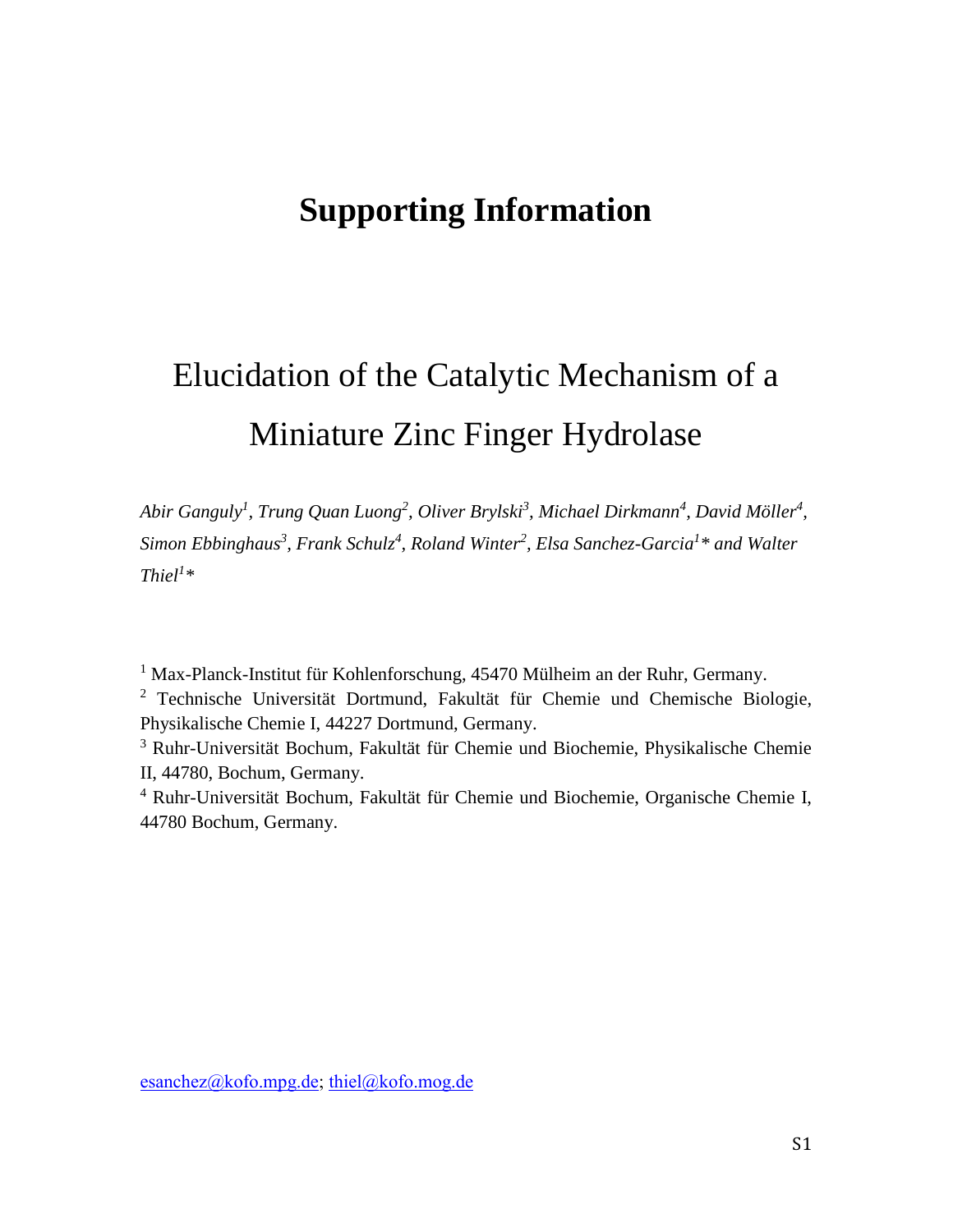

**Figure S1.** Convergence of the string simulations: (A) RMSDs of all seven reaction coordinates are shown for string iterations 21 to 30. The RMSDs of each reaction coordinate were calculated from their average values in the previous 10 iterations. The figure indicates that the RMSD across all coordinates decreases with string iterations. By iteration 30 all RMSDs are well below  $0.5 \text{ Å}$ . (B). The strings are plotted in the space of coordinates r1 and r2 for selected iterations, as indicated in the figure legend. The nearly superimposable strings from the various iterations suggest that the string has reached convergence in the space of r1 and r2. Iterations 31 and 32 are excluded from the analysis. This is because in these last two iterations, even after convergence of the string, the number of images was doubled and longer trajectories were propagated to obtain better sampling statistics with higher resolution for the MFEP.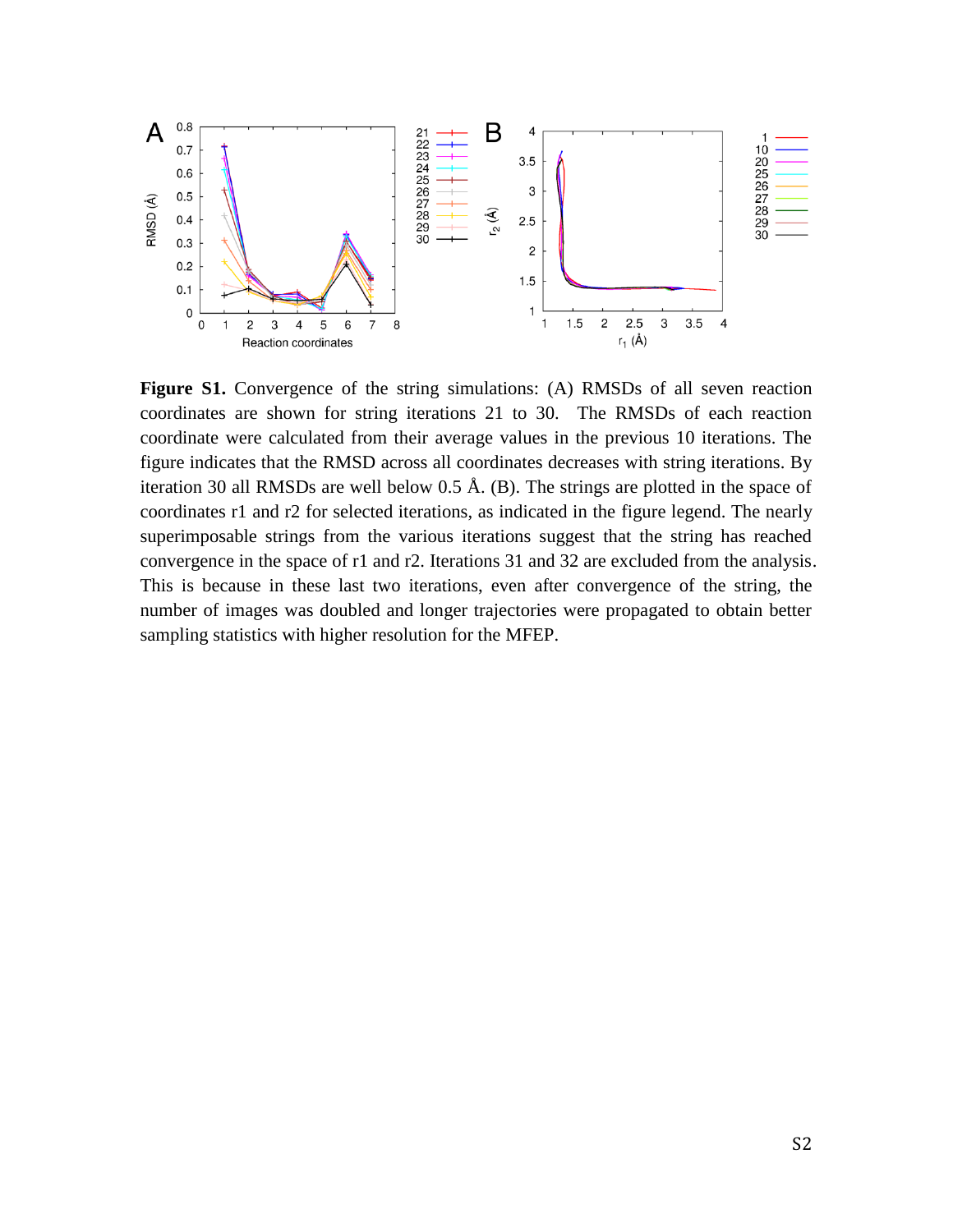

**Figure S2.** Coordination architecture of the  $Zn^{2+}$  center for three additional starting configurations (similar to Fig. 2C and Fig. 2D, manuscript): The time-evolution of the distance between the O atom of water/hydroxide to  $\text{Zn}^{2+}$  is shown. (A), (C), (E) correspond to QM/MM MD simulations with 2 water molecules (green, blue) in the coordination sphere of  $\text{Zn}^{2+}$ . (B), (D), (F) correspond to QM/MM MD simulations with 1 water (green) and 1 hydroxide (blue) in the coordination sphere of  $\text{Zn}^{2+}$ . For (B), (D) and (F) the last 10 ps of the simulations are shown.

|                                | $\bf R$          | TS1  |      | TS <sub>2</sub> | P       |
|--------------------------------|------------------|------|------|-----------------|---------|
| $O(OH)$ -C2(PNPA) (Å)          | 3.42             | 2.04 | 1.41 | 1.34            | 1.32    |
| $C2(PNPA)$ -O2(PNPA) (Å)       | 1.36             | 1.40 | 1.48 | 1.85            | 3.64    |
| $\text{Zn}^{2+}$ -O(OH) (Å)    | 1.88             | 1.98 | 2.86 | 3.13            | 3.08    |
| $\text{Zn}^{2+}$ -O1(PNPA) (Å) | 2.41             | 2.35 | 1.92 | 1.94            | 1.99    |
| $Zn^{2+}$ -NE2(His10) (Å)      | 2.07             | 2.08 | 2.08 | 2.07            | 2.03    |
| $Zn^{2+}$ -NE2(His15) (Å)      | 2.19             | 2.16 | 2.17 | 2.16            | 2.10    |
| $Zn^{2+}$ -NE2(His22) (Å)      | 2.08             | 2.08 | 2.11 | 2.09            | 2.08    |
| $\Delta E$ (kcal/mol)          | $\boldsymbol{0}$ | 21.9 | 4.1  | 7.40            | $-2.34$ |

Table S1. Relevant structural details and energies of the PES (related to Figure 3).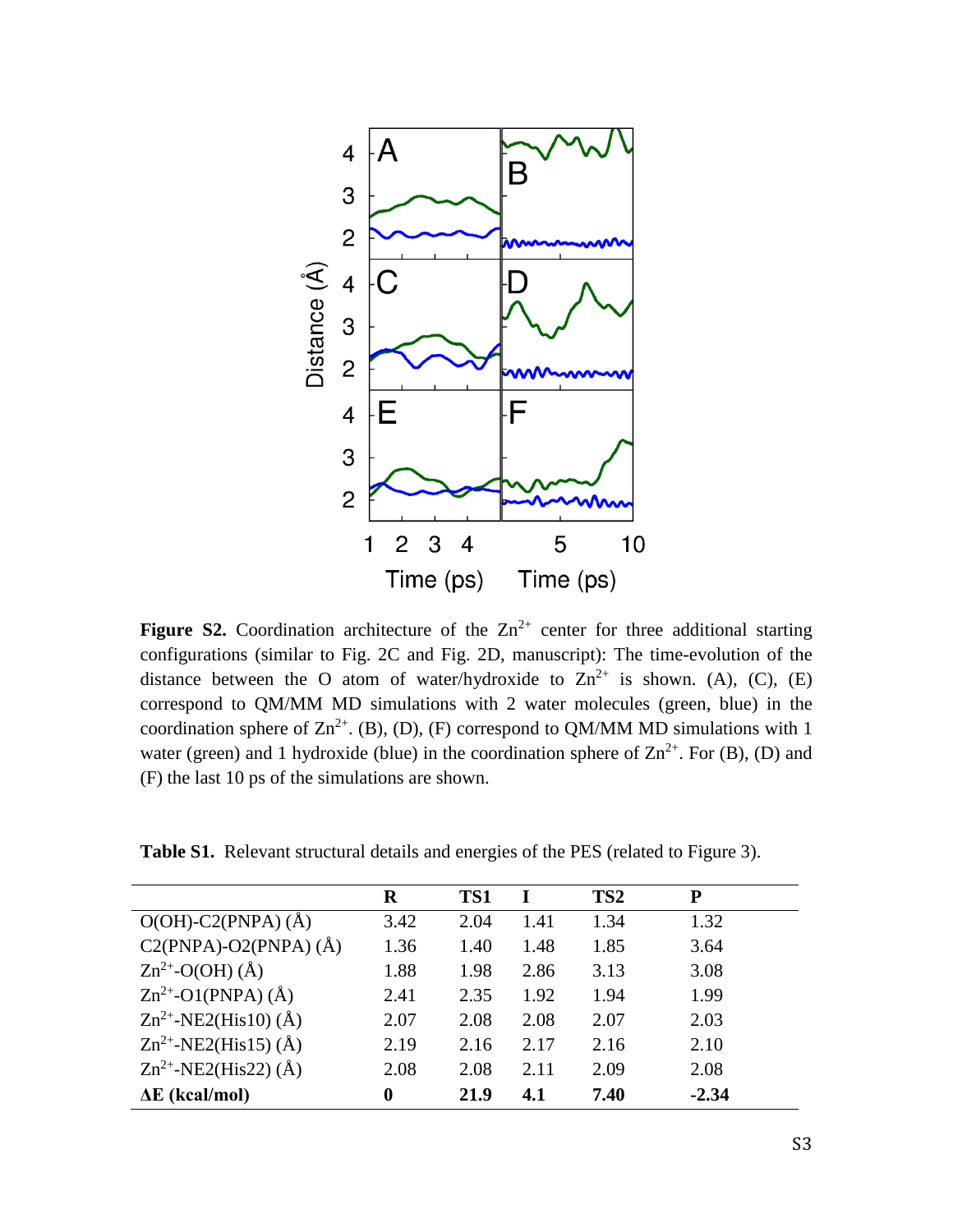

Figure S3. Evolution of all reaction coordinates along the converged string: Except r1 and r2, the remaining coordinates do not change significantly during the course of the reaction. r6, which corresponds to the  $\text{Zn}^{2+}$ -O<sub>OH</sub> distance, changes during the reaction because OH<sup> $\overline{\phantom{a}}$ </sup>, which is initially strongly bound to  $\text{Zn}^{2+}$ , binds to the pNPA carbonyl and drifts away from  $Zn^{2+}$  as pNPA is hydrolyzed.

**Table S2**. Parameters derived from Michaelis-Menten kinetics shown in Fig. 6 of the main paper.

| MeCN $[\% (v/v)]$                             | 2.66              |
|-----------------------------------------------|-------------------|
| $V_{\text{max}}$ [µM/s $*$ 10 <sup>-3</sup> ] | $17.0 + 4.3$      |
| $k_{cat}$ [1/s $*$ 10 <sup>-3</sup> ]         | $0.85 \pm 0.21$   |
| $K_M$ [mM]                                    | $5.8 + 2.1$       |
| $k_{cat}/K_M$ [1/M*s]                         | $0.148 \pm 0.064$ |
| $\Delta G^{\ddagger}$ [kcal/mol]              | $20.5 \pm 0.3$    |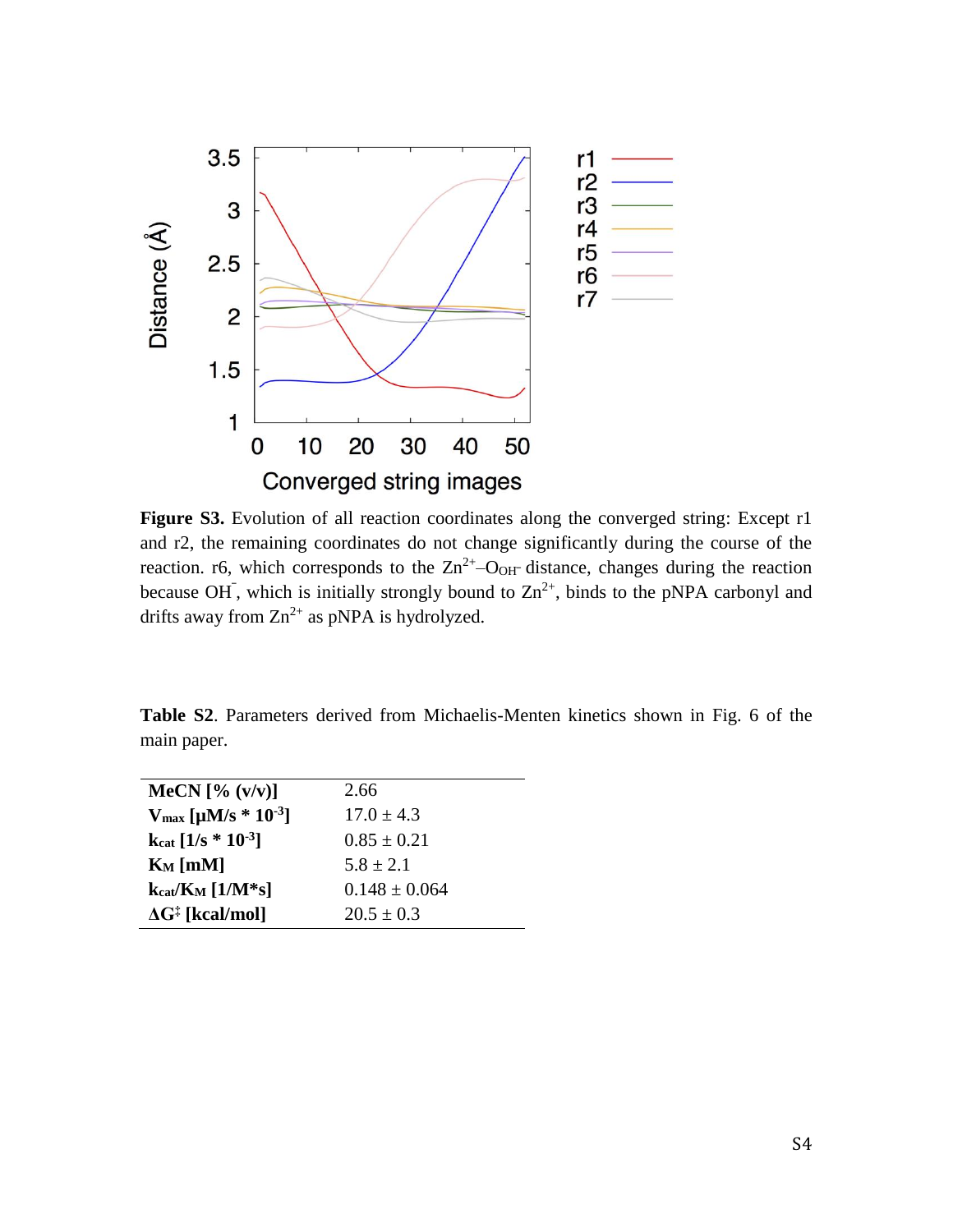#### **Calculation of reactant and transition state volumes for reaction pathway 1**

The volume of the hydrolase catalytic center was determined using the Mol\_Volume program available in the MDTools suite of programs. <sup>1</sup> This program determines the volume of a given macromolecule by generating a dense grid around the macromolecule and calculating the number of vertices that appear within a probe radius of the atoms in the molecule. The volume is then expressed as

$$
V = \frac{V_{grid}^{2} / N_{near}}{N_{total}} = N_{near}^{2} / V_{pernode}
$$

where  $V_{grid}$  is the volume of the grid,  $N_{near}$  is the number of vertices within the probe radius of a particular atom, and  $N_{total}$  is the total number of vertices.

In our case, we chose the catalytic center to be comprised of the substrate, the  $\text{Zn}^{2+}$  ion, and either a  $\text{Zn}^{2+}$  bound water (in the reactant state) or hydroxide ion (in the transition state). The calculations were performed separately on QM/MM optimized reactant and transition state geometries (Figure 3 of the main paper) as well as on an ensemble of reactant and transition state configurations obtained from QM/MM MD simulations. Default values of all parameters were used in the calculations.

**Table S3.** Volume of the Zn-finger hydrolase catalytic center. The values obtained from QM/MM MD simulations are averaged over 500 snapshots (errors in parentheses). Volumes are reported in  $\AA^3$ 

|            | Reactant state | <b>Transition state</b> | ∧V∓     |
|------------|----------------|-------------------------|---------|
| <b>PES</b> | 879            | 840                     | $-39$   |
| OM/MM MD   | 843.8 (1.7)    | 792.1 (0.6)             | $-J1.7$ |

#### **Classical MD simulations of the Zn-finger hydrolase**

In this study, all calculations were based on the de novo structure reported by Srivastava and Durani.<sup>2</sup> In an effort to identify other catalytically relevant conformations of the Znfinger hydrolase, we ran five independent 25 ns MD trajectories in which the hydrolase was unrestrained (data not shown). In these simulations, the hydrolase was extremely flexible, as expected, and in some cases partially unfolded. We were unable to identify other conformations of the hydrolase that are significantly different from the originally designed structure and at the same time catalytically relevant.

#### **References**

- (1) Humphrey, W.; Dalke, A.; Schulten, K. *J. Molec. Graphics.* **1996**, *14*, 33.
- (2) Srivastava, K. R.; Durani, S. *PLoS ONE* **2014**, *9*, e96234.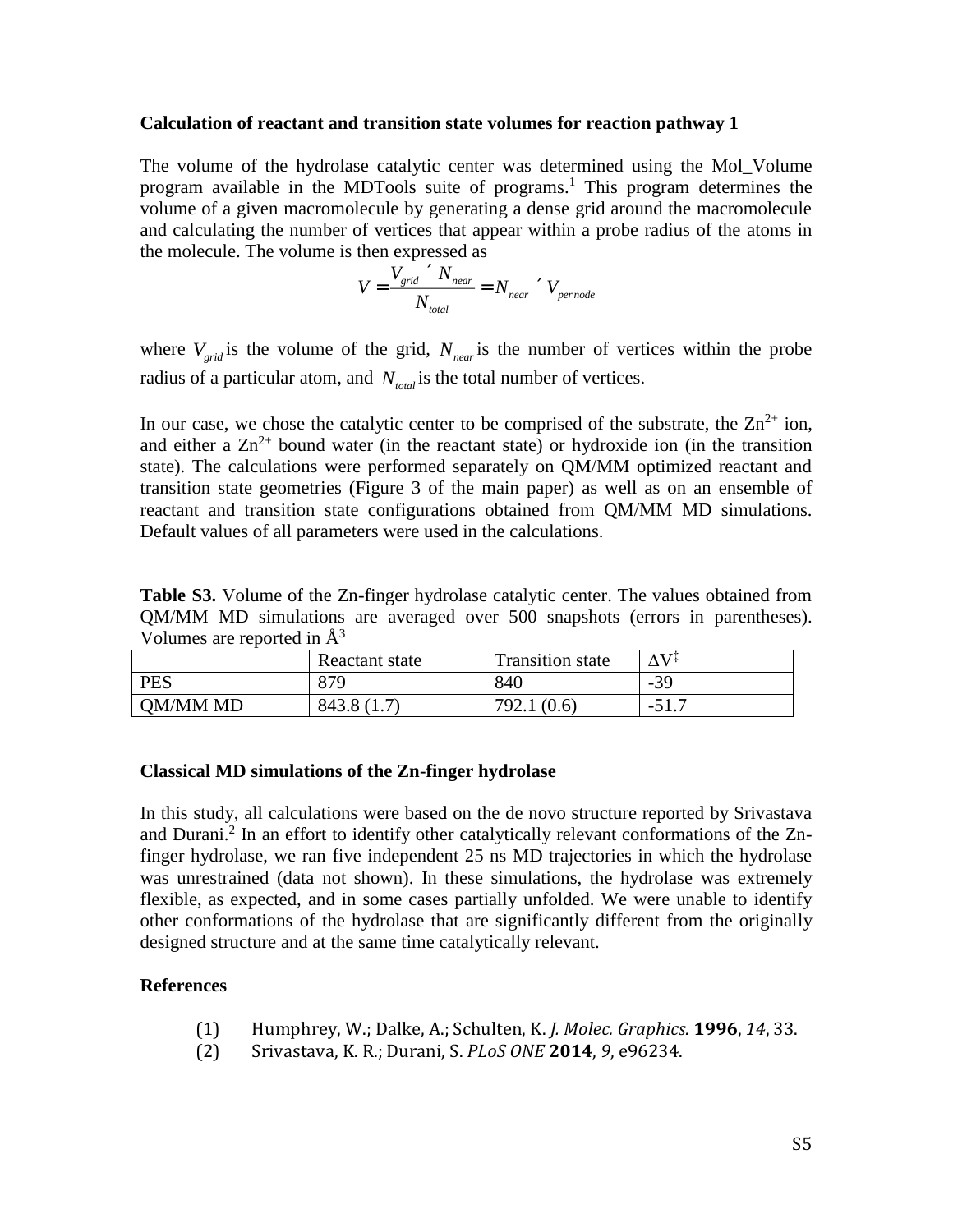### **Cartesian coordinates (Å) of optimized QM regions for various stationary points**

(a) Reactant state (Figure 3A)

CB SER 6 29.956 26.780 24.749 HB1 SER 6 29.778 26.428 25.778 HB2 SER 6 31.026 26.602 24.537 OG SER 6 29.612 28.139 24.675 HG1 SER 6 30.074 28.526 23.906 ND1 HSD 10 24.517 25.334 27.579 HD1 HSD 10 23.532 25.609 27.575 CG HSD 10 25.096 24.202 27.061 CE1 HSD 10 25.475 26.098 28.116 HE1 HSD 10 25.254 27.013 28.662 NE2 HSD 10 26.658 25.527 27.961 CD2 HSD 10 26.438 24.338 27.311 HD2 HSD 10 27.259 23.671 27.061 ND1 HSD 15 28.476 22.533 31.305 HD1 HSD 15 28.961 21.739 31.733 CG HSD 15 27.135 22.794 31.409 CE1 HSD 15 29.048 23.523 30.595 HE1 HSD 15 30.102 23.540 30.315 NE2 HSD 15 28.139 24.419 30.255 CD2 HSD 15 26.940 23.979 30.745 HD2 HSD 15 26.010 24.524 30.586 ND1 HSD 22 26.753 27.926 32.210 HD1 HSD 22 26.611 27.946 33.223 CG HSD 22 26.156 28.700 31.249 CE1 HSD 22 27.693 27.172 31.623 HE1 HSD 22 28.319 26.474 32.170 NE2 HSD 22 27.737 27.410 30.325 CD2 HSD 22 26.795 28.377 30.083 HD2 HSD 22 26.636 28.768 29.082 C1 PNP 1 30.926 28.604 27.512 C2 PNP 1 29.483 28.957 27.562 O1 PNP 1 28.560 28.191 27.698 O2 PNP 1 29.279 30.295 27.466 C3 PNP 1 27.991 30.766 27.581 C4 PNP 1 27.711 31.639 28.630 C5 PNP 1 26.415 32.122 28.793 C6 PNP 1 25.433 31.692 27.906 C7 PNP 1 25.712 30.840 26.839 C8 PNP 1 27.010 30.379 26.669 N1 PNP 1 24.048 32.126 28.105 O3 PNP 1 23.839 33.023 28.889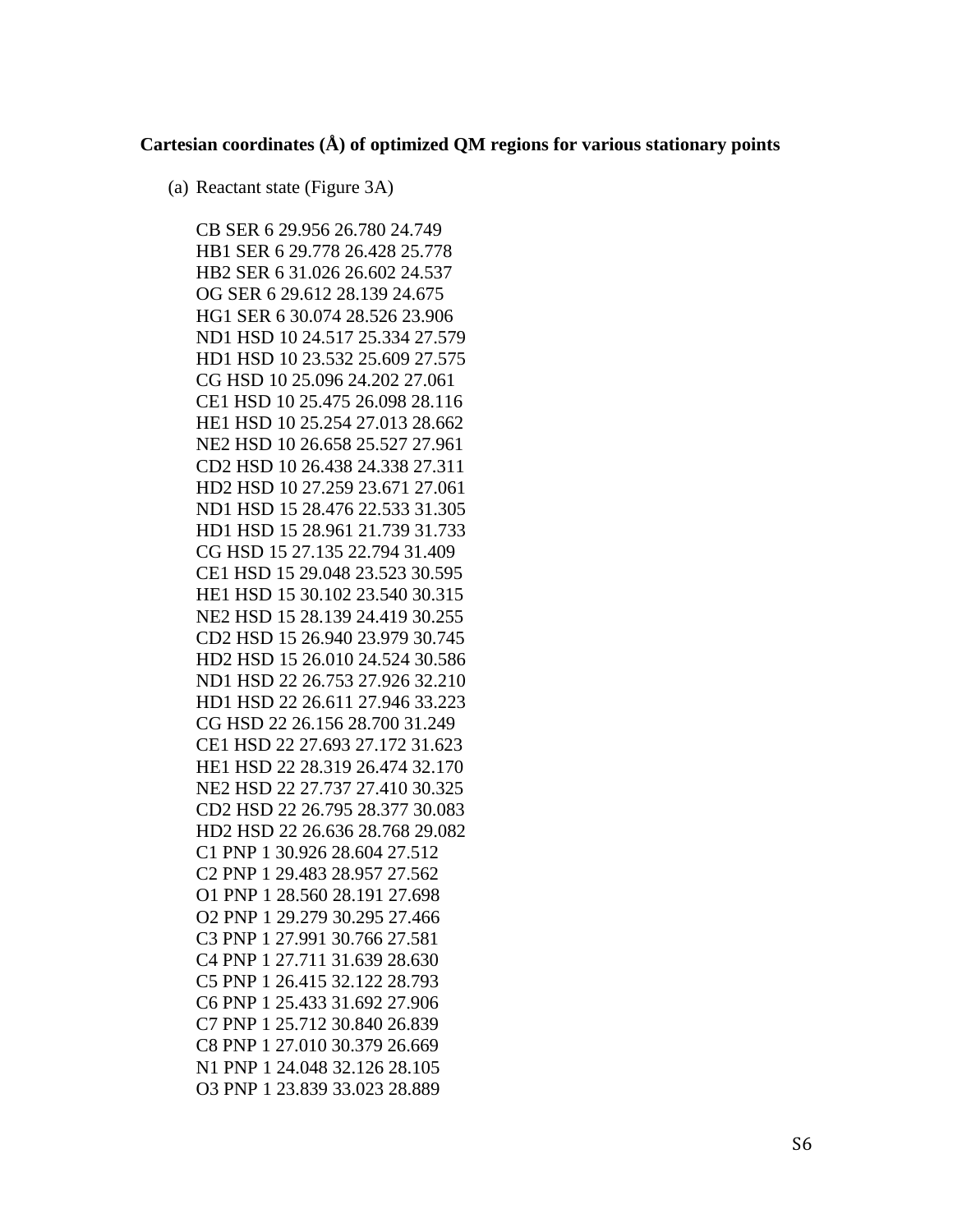O4 PNP 1 23.191 31.531 27.485 H1 PNP 1 31.268 28.787 26.482 H2 PNP 1 31.016 27.534 27.767 H3 PNP 1 31.498 29.254 28.189 H4 PNP 1 28.511 31.918 29.317 H5 PNP 1 26.157 32.802 29.607 H6 PNP 1 24.909 30.572 26.154 H7 PNP 1 27.285 29.721 25.845 ZN ZN2 1 28.433 26.088 28.874 O1 OH 1 30.188 25.698 28.328 H1 OH 1 30.064 24.977 27.674

(b) Intermediate state (Figure 3B)

CB SER 6 30.156 26.632 24.539 HB1 SER 6 29.983 26.295 25.573 HB2 SER 6 31.214 26.431 24.289 OG SER 6 29.835 27.995 24.492 HG1 SER 6 30.215 28.378 23.677 ND1 HSD 10 24.308 24.843 27.825 HD1 HSD 10 23.285 24.887 27.932 CG HSD 10 24.966 23.907 27.072 CE1 HSD 10 25.215 25.624 28.422 HE1 HSD 10 24.949 26.419 29.119 NE2 HSD 10 26.441 25.245 28.076 CD2 HSD 10 26.300 24.171 27.235 HD2 HSD 10 27.164 23.670 26.809 ND1 HSD 15 28.549 22.543 31.524 HD1 HSD 15 29.035 21.761 31.978 CG HSD 15 27.205 22.795 31.587 CE1 HSD 15 29.132 23.522 30.810 HE1 HSD 15 30.196 23.520 30.572 NE2 HSD 15 28.228 24.403 30.419 CD2 HSD 15 27.019 23.962 30.893 HD2 HSD 15 26.090 24.496 30.701 ND1 HSD 22 26.740 27.994 32.196 HD1 HSD 22 26.705 28.084 33.216 CG HSD 22 25.996 28.641 31.246 CE1 HSD 22 27.592 27.167 31.571 HE1 HSD 22 28.309 26.545 32.098 NE2 HSD 22 27.433 27.236 30.265 CD2 HSD 22 26.453 28.165 30.046 HD2 HSD 22 26.135 28.441 29.043 C1 PNP 1 31.396 28.141 27.330 C2 PNP 1 30.276 27.737 28.285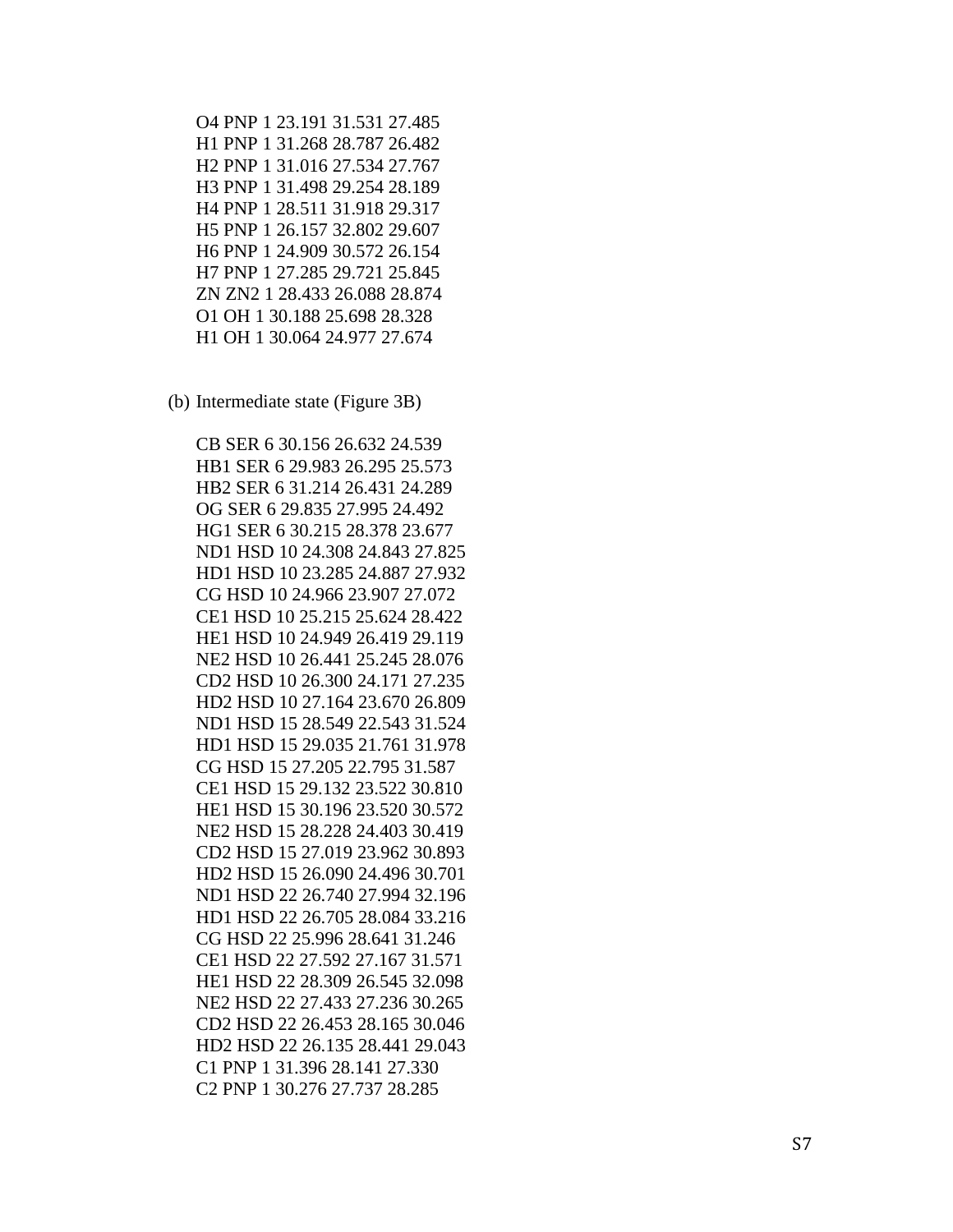- O1 PNP 1 29.316 27.037 27.710 O2 PNP 1 29.791 28.989 28.904 C3 PNP 1 28.787 29.709 28.413 C4 PNP 1 28.306 30.737 29.255 C5 PNP 1 27.173 31.462 28.930 C6 PNP 1 26.510 31.171 27.735 C7 PNP 1 27.038 30.245 26.835 C8 PNP 1 28.181 29.528 27.150 N1 PNP 1 25.239 31.801 27.437 O3 PNP 1 24.889 32.743 28.114 O4 PNP 1 24.572 31.320 26.534 H1 PNP 1 30.970 28.650 26.455 H2 PNP 1 31.903 27.232 26.972 H3 PNP 1 32.121 28.787 27.845 H4 PNP 1 28.830 30.914 30.195 H5 PNP 1 26.772 32.222 29.604 H6 PNP 1 26.539 30.106 25.879 H7 PNP 1 28.584 28.809 26.438 ZN ZN2 1 28.257 25.902 28.848 O1 OH 1 30.796 27.088 29.419 H1 OH 1 31.553 26.540 29.131
- (c) Product state (Figure 3C)

CB SER 6 30.498 26.185 24.375 HB1 SER 6 30.373 25.659 25.334 HB2 SER 6 31.467 25.851 23.952 OG SER 6 30.459 27.556 24.632 HG1 SER 6 30.566 28.046 23.791 ND1 HSD 10 24.354 24.929 27.747 HD1 HSD 10 23.333 25.026 27.830 CG HSD 10 24.984 23.930 27.054 CE1 HSD 10 25.278 25.693 28.335 HE1 HSD 10 25.037 26.531 28.989 NE2 HSD 10 26.493 25.237 28.040 CD2 HSD 10 26.324 24.134 27.241 HD2 HSD 10 27.174 23.578 26.858 ND1 HSD 15 28.554 22.468 31.633 HD1 HSD 15 29.055 21.720 32.131 CG HSD 15 27.202 22.680 31.649 CE1 HSD 15 29.128 23.421 30.882 HE1 HSD 15 30.196 23.441 30.664 NE2 HSD 15 28.205 24.251 30.426 CD2 HSD 15 26.995 23.801 30.889 HD2 HSD 15 26.055 24.295 30.648